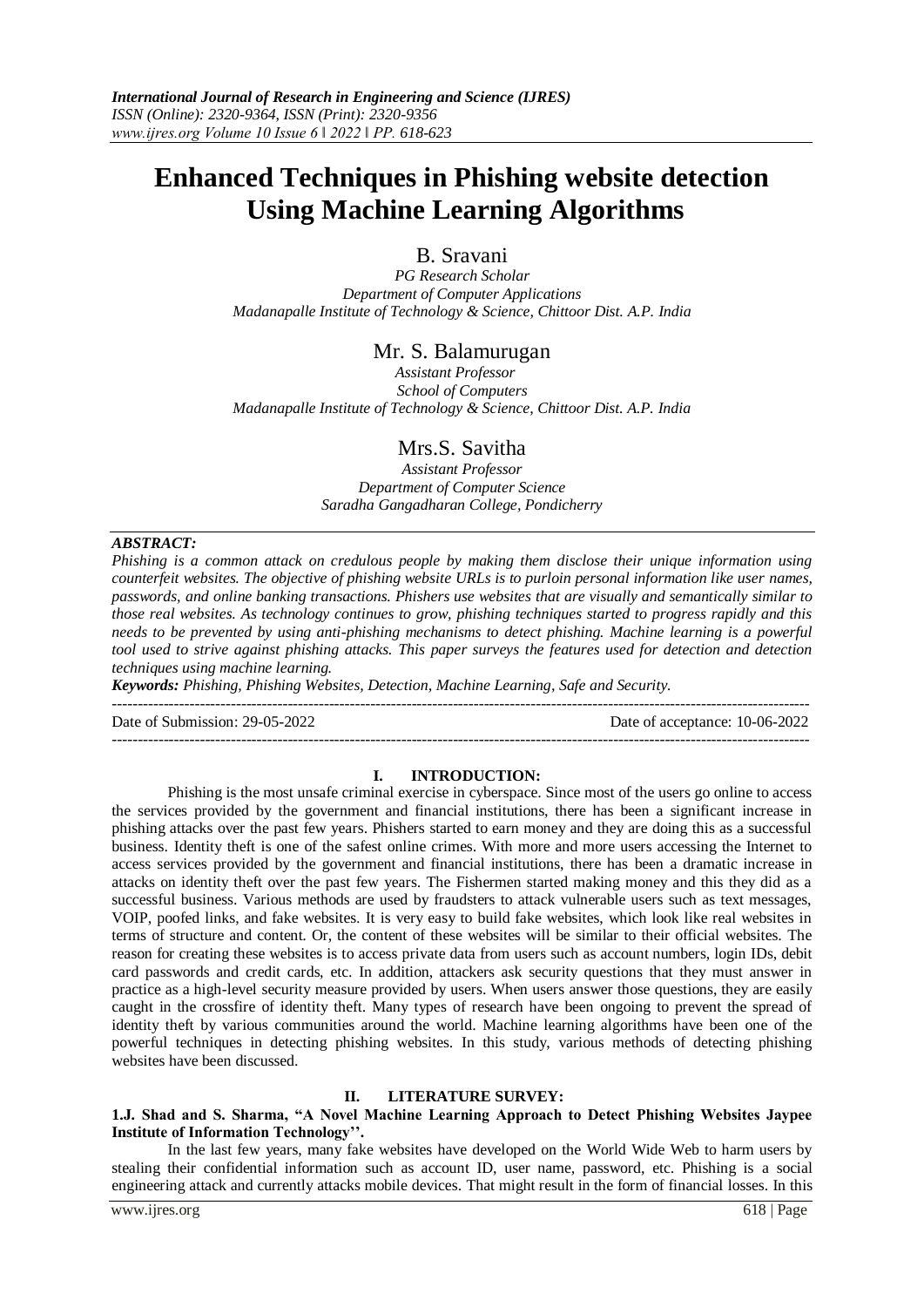paper, we described many detection techniques using URL, Hyperlinks features that can be used to differentiate between defective and non-defective websites. There are six main approaches such as heuristic, blacklist, Fuzzy Rule, machine learning, image processing, and CANTINA-based approach. It delivers a good consideration of the phishing issue, a present machine learning solution, and future studies about Phishing threats by using the machine learning Approach.

## **2.Y. Sönmez, T. Tuncer, H. Gökal, and E. Avci, "Phishing websites features classification based on extreme learning machine," 6th Int. Symp.Digit. Forensics Secure. ISDFS - Proceeding.**

Phishing is a common attack on credulous people by making them disclose their unique information using counterfeit websites. The objective of phishing website URLs is to purloin personal information like user names, passwords, and online banking transactions. Phishers use websites that are visually and semantically similar to those real websites. As technology continues to grow, phishing techniques started to progress rapidly and this needs to be prevented by using anti-phishing mechanisms to detect phishing. Machine learning is a powerful tool used to strive against phishing attacks. This paper surveys the features used for detection and detection techniques using machine learning.

## **3.T. Peng, I. Harris, and Y. Sawa, "Detecting Phishing Attacks Using Natural Language Processing and Machine Learning," Proc. - 12th IEEE Int. Conf. Semant. Comput.**

Phishing attacks are one of the most common and least defended security threats today. We present an approach that uses natural language processing techniques to analyze text and detect inappropriate statements which are indicative of phishing attacks. Our approach is novel compared to previous work because it focuses on the natural language text contained in the attack, performing semantic analysis of the text to detect malicious intent. To demonstrate the effectiveness of our approach, we have evaluated it using a large benchmark set of phishing emails.

## **4.M. Karabatak and T. Mustafa, "Performance comparison of classifiers on reduced phishing website dataset," 6th Int. Symp. Digit. Forensics Secure. ISDFS - Proceeding.**

These days, numerous enemies of phishing frameworks are being created to recognize phishing substances in online correspondence frameworks. Despite the accessibility of hordes hostile to phishing frameworks, phishing proceeds unabated because of lacking recognition of a zero-day assault, pointless computational overhead, and high bogus rates. Even though Machine Learning approaches have accomplished promising exactness rates, the decision and the exhibition of the component vector limit their successful location. Phishing is a typical assault on guileless individuals by making them unveil their one-of-a-kind data utilizing fake sites. In this work, an upgraded AI-based prescient model is proposed to improve the effectiveness of phishing plans. The prescient model comprises of Feature Selection Module which is utilized for the development of a successful element vector. These highlights are removed from the URL, website page properties, and site page conduct utilizing the gradual segment-based framework to introduce the resultant component vector to the prescient model. The proposed framework utilizes CNN, KNN, AND SVM which have been prepared on a 30-dimensional list of capabilities. AI is an incredible asset used to endeavor against phishing assaults

## **5. K. Shima et al., "Classification of URL bitstreams using a bag of bytes," in 21st Conference on Innovation in Clouds, Internet and Networks and Workshops (ICIN).**

At present days, websites are mainly responsible for the rapid growth of criminal activities on the internet and corresponding activities which results in many illegal things. So, there are many preventive steps to be taken to stop this kind of activity. Here we propose a model which will classify the given URL into any of the three possible classes, i.e., Benign, spam, and malware. Our model will then detect the classification of the URL without using any website content.

## **PROPOSED SYSTEM**

Machine Learning is cutting edge and trending for different kinds of diverse applications in a society where it can deal with tons of data, refined and revised algorithms, and available heavy processing power in terms of GPU. Many types of research have been going on to prevent phishing attacks by different communities around the world. Phishing attacks can be prevented by detecting the websites and creating awareness among users to identify the phishing websites. In this study, various methods of detecting phishing websites have been discussed.

## **Advantages:**

- 1. Fast process
- 2. Less time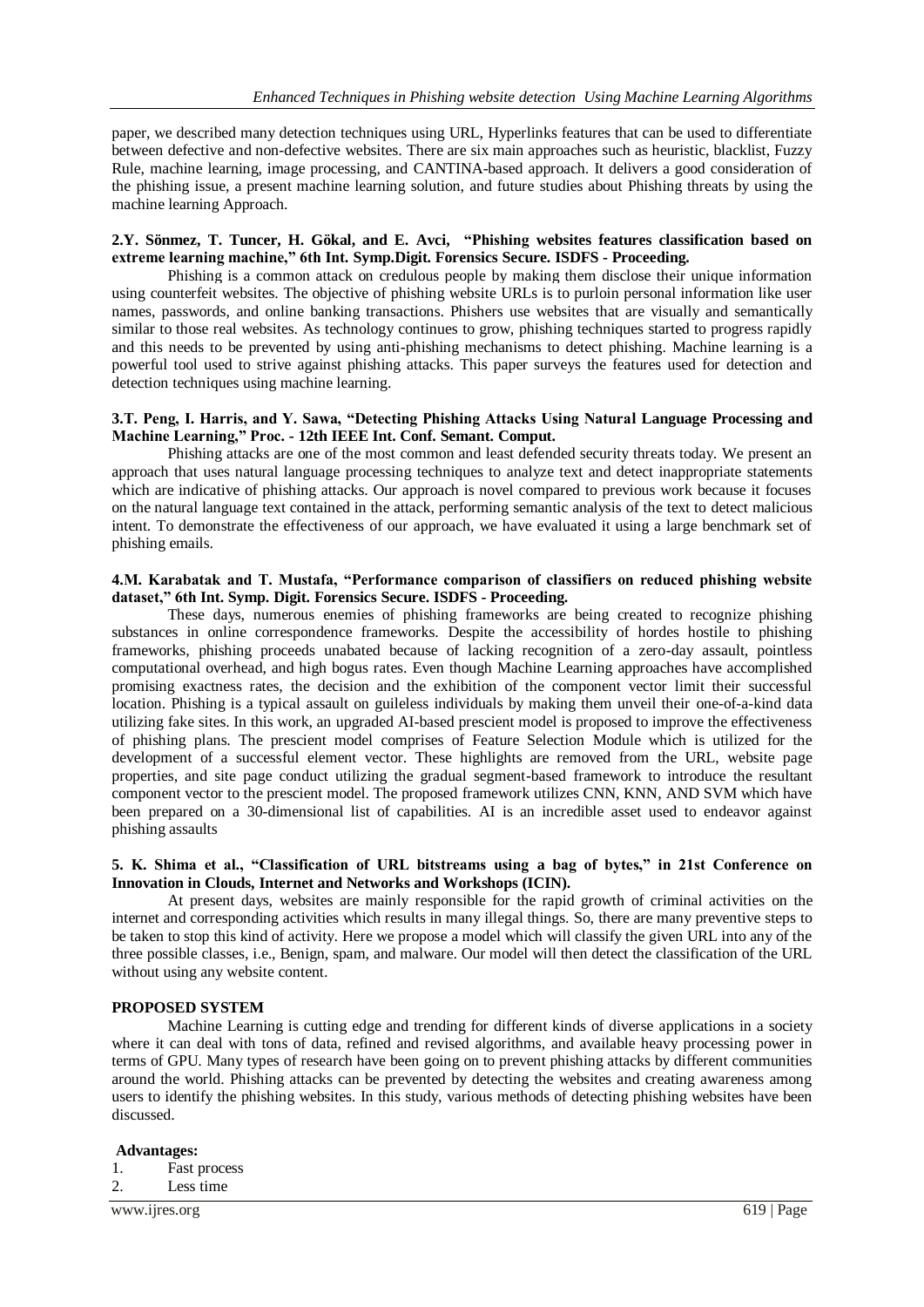## 3. Accurate result



The figure shows data flow diagram for the proposed

system.

## **IMPLEMENTATION**

## **A. Feature extraction:**

The feature extraction process is done from the URLs and corresponding binary values are given indicating whether the website is a phishing website or not. Below are the features that We can extract for the detection of fraud URLs.

**1. IP address in URL:** If the IP address is present in the URL, then the feature is set to 1 else set to 0. Most legitimate sites do not use an IP address in an URL to download a webpage. The use of an IP address in the URL indicates that the attacker is trying to collect sensitive information.

**2. '@' symbol in URL:** If @ symbol is present in the URL then the feature is set to 1 else set to 0. Hackers adding the special symbol  $@$  in the URL lead the browser to ignore everything before the rate  $@)$  symbol and the real address often follows the " $\hat{a}$ " symbol.

**3. Prefix or Suffix separated by (-) to the domain:** If the domain name is separated by the dash (-) symbol then the feature is set to 1 else to 0. This '-' symbol is rarely used in legitimate URLs. Phishers add the hyphen symbol (-) to the domain name so that users feel that they are dealing with a legitimate Webpage. [http://www.onlineamazon.com](http://www.onlineamazon.com/) to trick the innocent users.

## **B. Random Forest Algorithm:**

Random Forest is a machine-learning algorithm that belongs to the supervised learning technique; it can be applied for Classification and Regression problems. It is based on Phishing Website Detection using a Machine Learning System Implementation of the concept of Associative learning, which is a process of combining many different classifiers to solve a complex problem and to improve the efficiency of the model. A large number of relatively uncorrelated models (trees) operating as a committee will outperform any of the individual constituent models. The low correlation between models is the key. Just like how investments with low correlations (like stocks and bonds) come together to form a portfolio that is greater than the sum of its parts, uncorrelated models can produce ensemble predictions that are more accurate than any of the individual predictions.

## **C.Decision tree:**

Decision trees are a non-parametric supervised learning method used for classification and regression. The goal is to create a model that predicts the value of a target variable by learning simple decision rules inferred from the data features.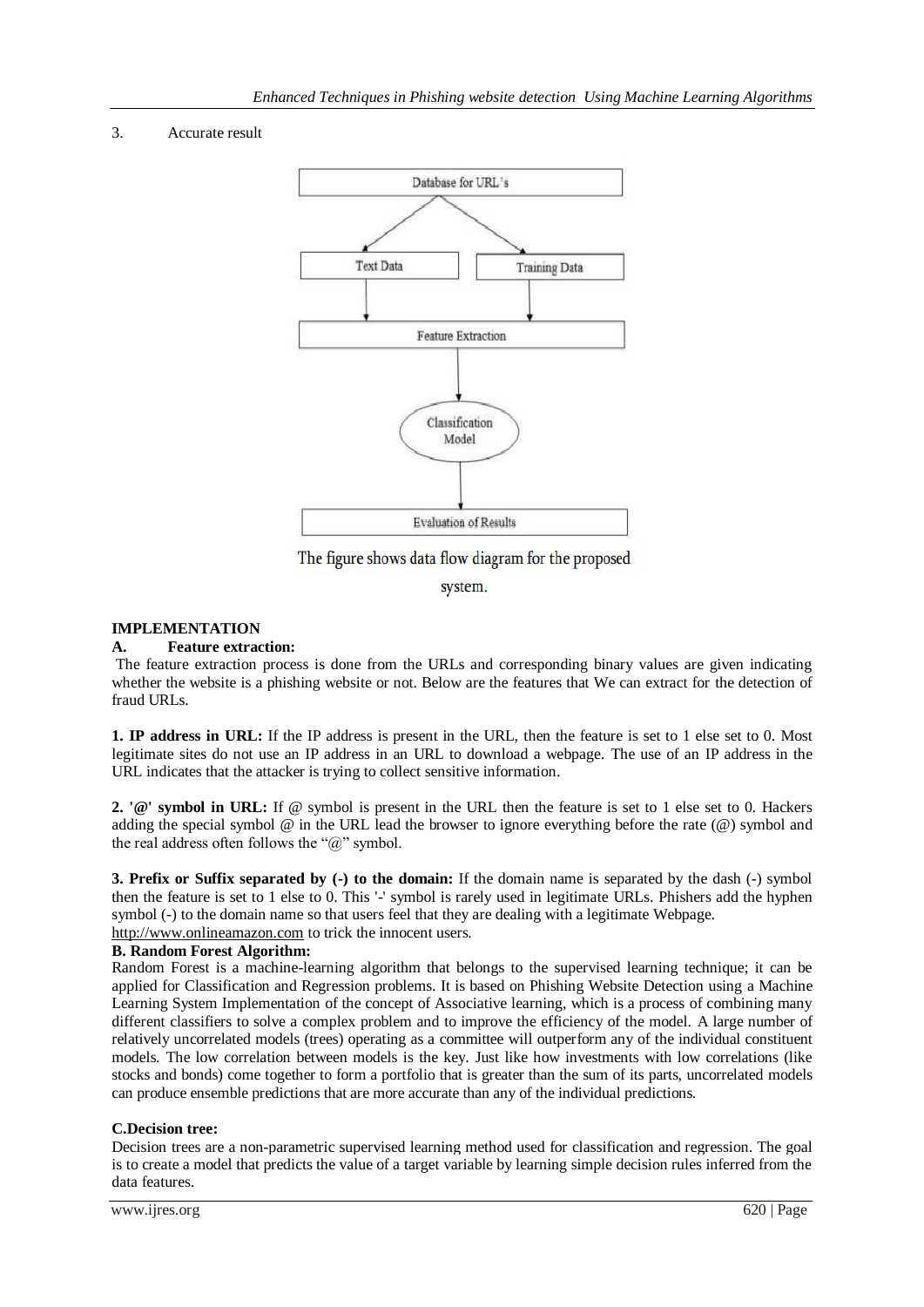A decision tree is drawn upside down with its root at the top. In the image on the left, the bold text in black represents a condition/internal node, based on which the tree splits into branches/ edges. The end of the branch that doesn't split anymore is the decision/leaf, in this case, whether the passenger died or survived, represented as red and green text respectively.

## **Block Diagram for Decision Tree Algorithm:**



## **D. LOGISTIC REGRESSION:**

Logistic regression is a statistical model that in its basic form uses a logistic function to model a binary dependent variable, although many more complex extensions exist. In regression analysis, logistic regression (or logit regression) is estimating the parameters of a logistic model (a form of binary regression).



This linear relationship can be written in the following mathematical form (where *ℓ* is the log-odds, is the base of the logarithm, and are parameters of the model):

$$
P = \frac{e^{a+bX}}{1+e^{a+bX}}
$$

This linear relationship can be written in the following mathematical form (where *ℓ* is the log-odds, is the base of the logarithm, and are parameters of the model.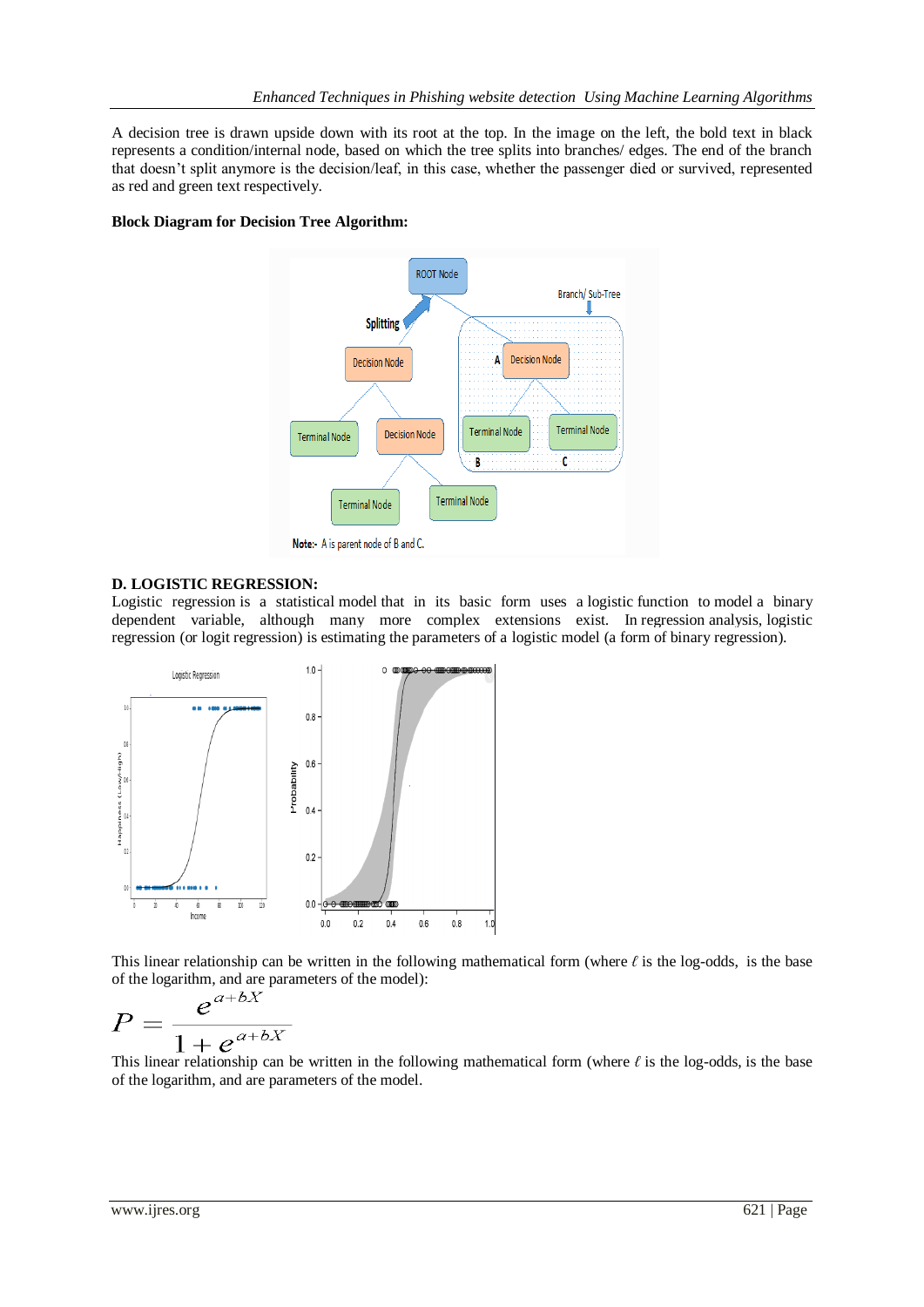$$
\ell = \log_b \frac{p}{1-p} = \beta_0 + \beta_1 x_1 + \beta_2 x_2
$$

## **E. NAIVE BAYES ALGORITHM:**

It is a classification technique based on Bayes' Theorem with an assumption of independence among predictors. In simple terms, a **Naive Bayes classifier** assumes that the presence of a particular feature in a class is unrelated to the presence of any other feature.



 $P(c | X) = P(x_1 | c) \times P(x_2 | c) \times \cdots \times P(x_n | c) \times P(c)$ 

## **III. RESULTS**

The proposed system enables people to have safe browsing and safe transactions. It helps users to save their important credentials that should not be leaked. Our proposed system tells whether the given website is legitimate or not to users in the form of an extension that makes the process of finding the truth about the website much easier. The results point to the efficiency with which our proposed system works to achieve the result using the hybrid solution of heuristic features, visual features, and various approaches feeding these distinct features to machine learning algorithms. And thus, we use online learning algorithms. This new system can be designed to make use of maximum accuracy. Using different approaches altogether will improve the precision of the system, providing an efficient protection system. The drawback of this system is detecting some minor false-positive and false-negative results. These disadvantages can be abolished by introducing muchenhanced features to feed to the machine learning algorithm that would result in much higher accuracy.

## **FUTURE WORK**

Future work should focus on the direct implementation of the paper to the chrome extension so that as the user clicks on the particular URL and if that URL is a phishing site, then the user gets a pop-up warning message.